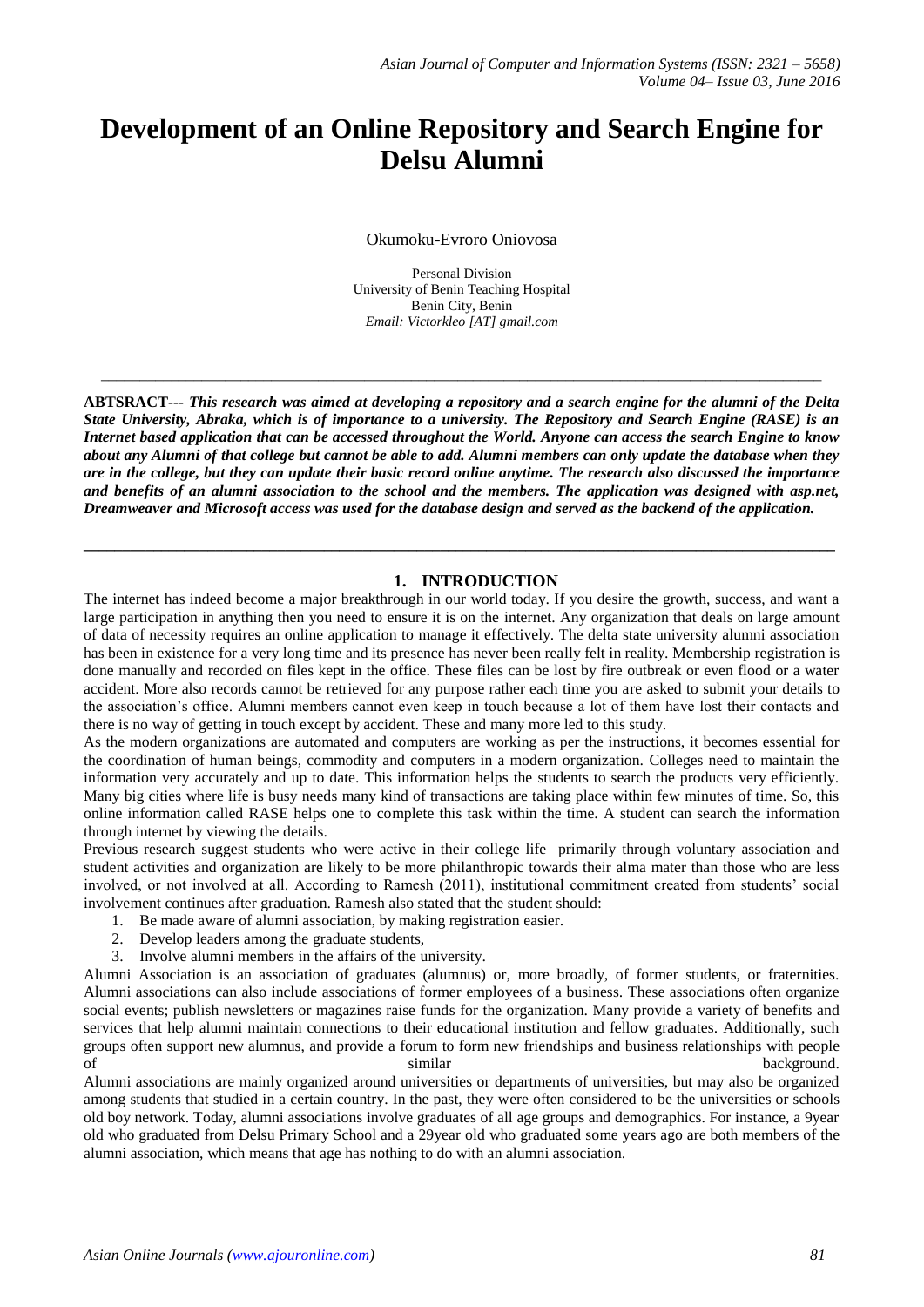Delta State University Alumni is an association of graduates of the University. The association acts as a forum where they can receive information to help grow or Finance the university or support certain programs of the school. Over the years the Delsu Alumni is no longer accessible to its entire member and their activities are always limited to a very few members who could be reached by the executives in charge. The association has now turn into what you just graduate, pay the association fees that year, collect stickers to either put in your car or house and that is all that is known these days about the association. Much about the association is not even known to its so called members. And yet it is assumed that the association is very functional. How then can a solution be found for these seemingly many problems? Of course in our discussion as we progress, we will begin to see how we can begin to solve these problems.

Why should a repository and a search engine be developed for the Delsu Alumni association? We will simply say that concerning all these issues that have been raised, a solution to salvage the situation will be the development of an online repository and search engine (RASE) which would be able to provide lasting solutions to all the associated problems and allow information to reach everyone who checks the news page of the application and as such participation would definitely increase.

One major objective of this "Repository and Search Engine for Alumni**"** ASP based final year project is to keep track the details of old students of a school or college and retrieved the student's information when required using Search Engine algorithm. This computer science project mainly provides communication between the college and old students.

When an online application is developed, the issue of retrieving records would have been dealt with. This is because with this application records can be easily retrieved without any effort. The problem of information breach would have also been solved, because all registered members will get information directly from the web application. Apart from this members can search for an old class mate whom they have lost contact with and of course reunion would have been made a lot easier. And that is why this study is poised to develop an online repository and search engine for Delsu Alumni.

## **2. METHODOLOGY**

ASP.NET was used for developing the Repository and search Engine. IIS (Internet Information System) was also configured in the system used for the development and is required for the program to run. ASP was used as the front end of the application. While Access database was used as the backend of the application, and it also acted as the administrative part of the application.

## **3. SYSTEM ANALYSIS AND DESIGN**

Conceptual design can be divided into two parts: the data model and the process model. The data model focuses on what should be stored in the database while the process model deals with how data is processed. To relate this to the context of the relational database, the data model is used to design the queries that will access and perform the operations on those tables. The relational database therefore forms the data store for all the data that will be input into the system.

For this project, Microsoft Access was used to build the database. Also the architectural design of the system which comprises of the various interface also regarded as the frontend was design with ASP.NET

#### **ANALYSIS OF THE SYSTEM UNDER STUDY**

The Existing system is a manual one in which records and details of Alumni are kept in books and shelves. This information is hard to retrieve as it is very difficult to maintain historical data. The Delta State University Alumni though in existence is not operating to even a quarter of its purpose left alone its full capacity, this is because very few graduate are aware of what happens as far as the organization is concerned. Information spreading is low as there is no effort to reach everyone who is a member. The system exist only for you to pay that alumni fees once you want to collect your result and after that nothing is heard about an interaction with the association. I would say that the association exists by its name and not by its functions.

# **CONSTRAINTS OF THE EXISTING SYSTEM**

The system under study has a lot of limitations and weakness in that searching for a record is a tedious process and may never be successful. And not just that, a fire accident can destroy everything; however the following are some of the constraints of the existing system

- It is difficult to maintain important information in books.
- An alumnus cannot be verified on the spot, the office has to be contacted.
- More manual hours are needed to generate required reports.
- It is tedious to manage historical data which needs much space to keep all the previous years' ledgers, books etc.
- Fire outbreak can ruin all records which have no back-up anywhere.
- Record searching for retrieval is done at the discretion of whoever that is put in charge.

#### **PROPOSED SYSTEM DESIGN**

The advent of a Repository and Search Engine (RASE) as a software application which avoids more manual hours needed to be spent in record keeping and report generation. The design of this application is highly justifiable as it tries to resolve the constraints of the existing system. Some of the benefits of the proposed system include:

 $\cdot \cdot$  This application keeps the data in a centralized way which is available to all the users simultaneously.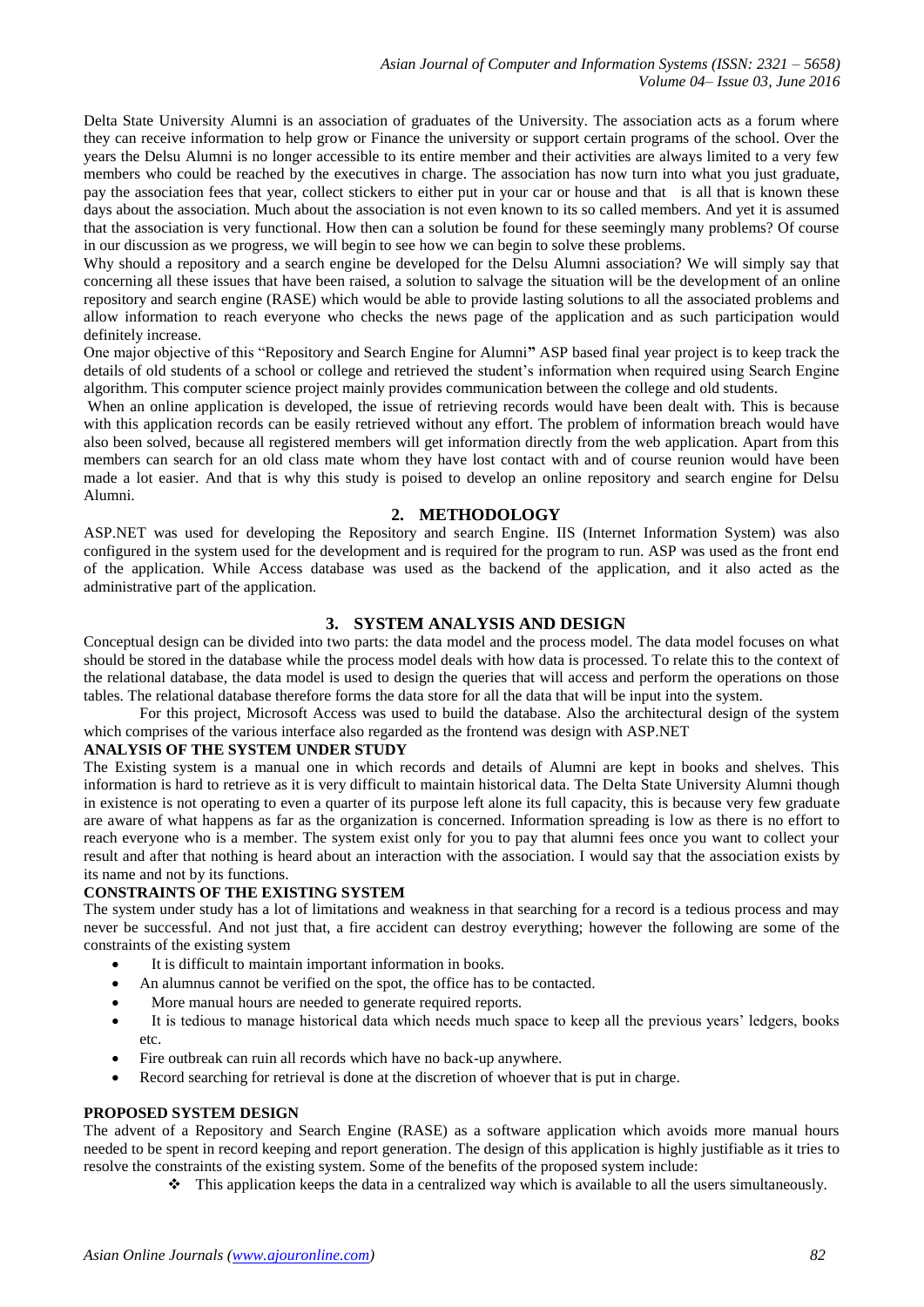- It is very easy to manage historical data in database.
- No specific training is required for staffs of the Alumni association to use this application. They can easily use the tool that decreases manual hours spending for normal things and hence increases the performance.
- $\div$  It is very easy to record the information of the colleges and about the students in the databases.
- $\bullet$  Cost of printing files for alumni is reduced dramatically.
- \* Records of alumni could be searched on the spot without having to contact the office.
- Transactions with the union could be done at ease anywhere since you could get across to them anytime.

#### **SYSTEM ALGORITHM DESIGN**

The online application of the repository and search engine will be implemented with the use of a database for information storage, ASP.NET on the frontend and then IIS will be configured on the system before the application can be run. The system algorithm design tells us about how the data is processed or flows from stage to stage.

## **INPUT DESIGN**

The input design specifies the manner in which data enters the system for processing. Input requirement is necessary for data entry and processing because it is a developing procedure for data preparation.

The input design is represented by modules or windows forms used by the proposed system to collect data from system users for storage and processing. The system uses ASP.NET controls to collect data.

#### **INTERFACE DESIGN**

The user interface will be designed with macromedia Dreamweaver 8 as it will be a web based interface viewed with a web browser. Below are the design interfaces for the various modules of the system.

System Login Form: This form lets the user submit login details to gain access into the system.

| <b>SYSTEM LOGIN</b> |             |  |  |  |
|---------------------|-------------|--|--|--|
| <b>Username</b>     |             |  |  |  |
| <b>Password</b>     |             |  |  |  |
|                     |             |  |  |  |
|                     | <b>LOGI</b> |  |  |  |

Alumni Search Form: This form is used by all users either alumni or non alumni to search for any particular person whose record are in the database of the application.



Fig 2 System alumni search form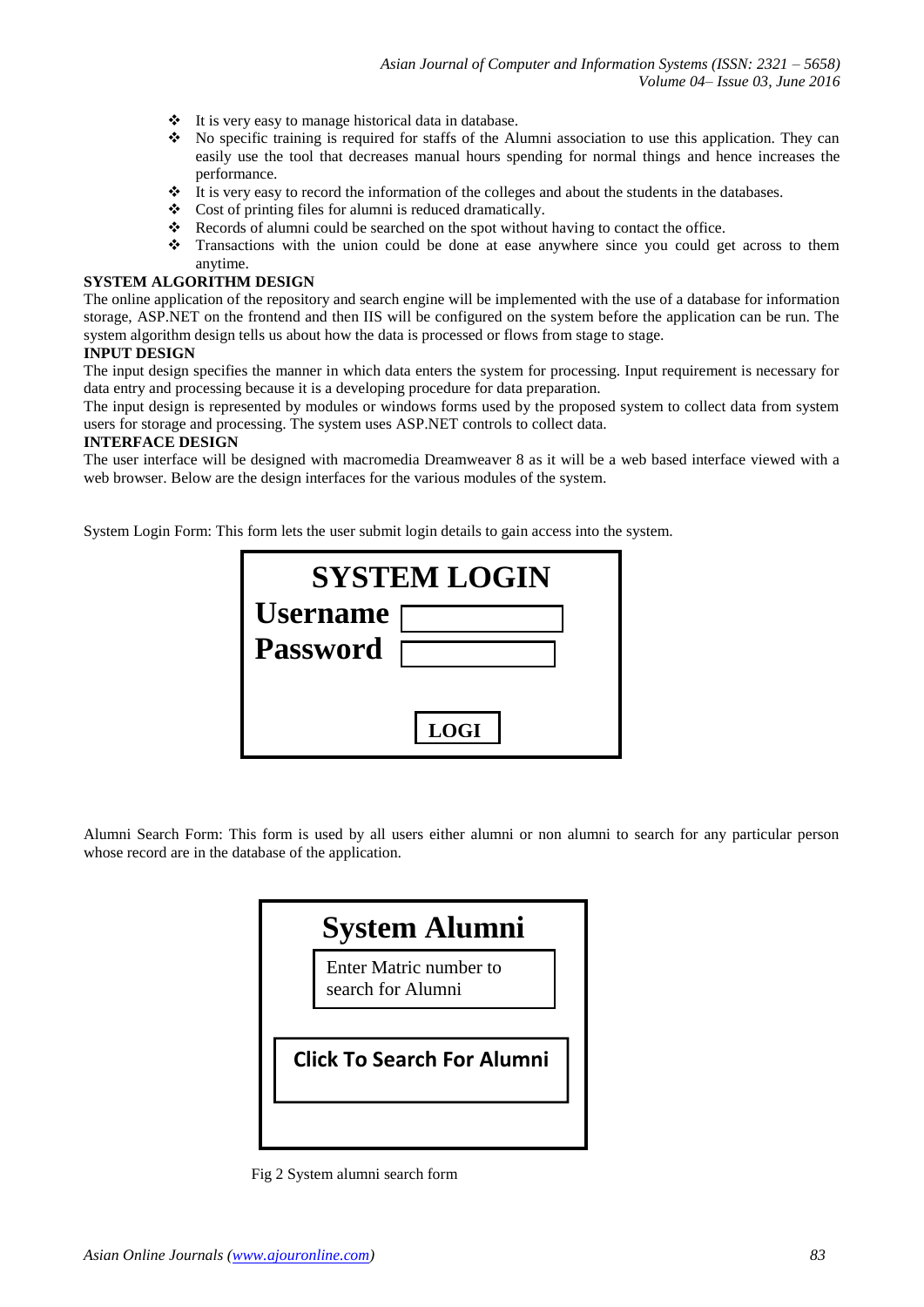# **OUTPUT DESIGN**

This aspect of the project intends to give a structural detail on how the various designs look like, but basically the output design. All systems must have a means by which they display result in form of output. This is achieved by the following design output views.

## **SYSTEM DATABASE DESIGN**

This is the design of the tables used in the designed system. Microsoft Access was used for the design. The tables below contain information about the users of the system.

#### Table 1: Alumni login table

| <b>FIELD NAME</b> | <b>DESCRIPTION</b>                   | <b>FIELD SIZE</b> | <b>DATA TYPE</b> |
|-------------------|--------------------------------------|-------------------|------------------|
| <b>UID</b>        | Username for accessing the<br>system | 255               | Text             |
| <b>PWD</b>        | Password for accessing the<br>system | 255               | Text             |

## Table 2: Alumni search/update table

| S/NO           | r abic 2. Andrhim scarch update table<br><b>FIELD NAME</b> | <b>DESCRIPTION</b>                             | <b>FIELD SIZE</b> | <b>DATA TYPE</b> |
|----------------|------------------------------------------------------------|------------------------------------------------|-------------------|------------------|
|                |                                                            |                                                |                   |                  |
|                |                                                            |                                                |                   |                  |
|                |                                                            |                                                |                   |                  |
| $\mathbf{1}$   | Serial_number                                              |                                                | 255               | Auto number      |
|                |                                                            |                                                |                   |                  |
|                |                                                            |                                                |                   |                  |
| $\overline{2}$ | Matriculation_number                                       | It is used to uniquely                         | 255               | text             |
| 3              | First name                                                 | identify a record<br>Gives the first name of a | 255               | Text             |
|                |                                                            | person                                         |                   |                  |
| $\overline{4}$ | Surname                                                    | Gives the surname name                         | 255               | Text             |
|                |                                                            | of a person                                    |                   |                  |
| $\sqrt{5}$     | DOB                                                        | birthday                                       | 255               | Date/time        |
| $\overline{6}$ | <b>Sex</b>                                                 | Describes the sex of a                         | 255               | Text             |
|                |                                                            | person                                         |                   |                  |
| $\overline{7}$ | Email                                                      | Gives the email address of                     | 255               | Text             |
|                |                                                            | a person                                       |                   |                  |
| 8              | Permanent address                                          | Gives the address of a                         | 255               | Memo             |
|                |                                                            | person                                         |                   |                  |
| 9              | Course_of_study                                            | Shows the course the                           | 255               | text             |
|                |                                                            | person studied                                 |                   |                  |
| 10             | Marital_status                                             | Show marital status of a                       | 255               | Tex              |
|                |                                                            | person                                         |                   |                  |
| 11             | Graduation_Year                                            | the<br>Gives<br>of 1<br>year                   | 255               | text             |
|                |                                                            | graduation of the person                       |                   |                  |
| 12             | Phone_number                                               | Gives the phone contact                        | 255               | Text             |
|                |                                                            | of a person                                    |                   |                  |
| 13             | Picture                                                    | Shows the person's image                       | 255               | Memo             |

# **4. SYSTEM IMPLEMENTATION**

The new system will be implemented along side with old system with a view of strengthening the inadequacies of the old system; hence a parallel approach plan will be used to implement the new system. i.e. old system and the new system would be used together.

# **HARDWARE REQUIREMENT**

- Pentium-IV (Processor).
- 1GB Ram
- 512 KB Cache Memory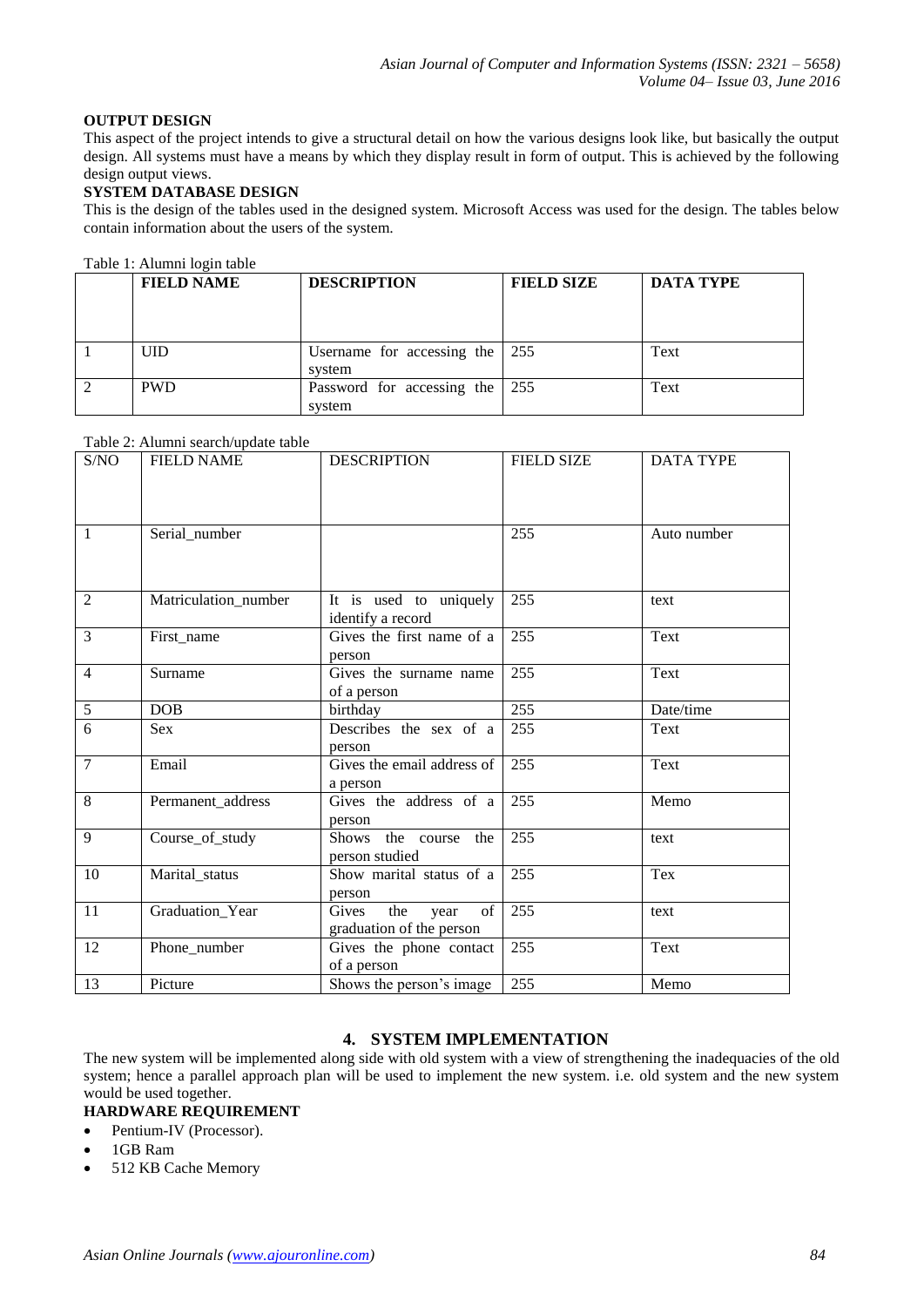- Hard disk 50Gb
- Microsoft Compatible 101 or more Key Board

#### **SOFTWARE REQUIREMENTS**

- Operating System : Windows
- Programming language: ASP
- Front-End: CS 5
- Back-End: Access DB 2007
- Operating system : 32bit and 64-bit

#### **5. SYSTEM TESTING**

This ensures that the program runs smoothly by debugging every error associated with the proper functioning of the new system. We tested if after inputting the username and password it appeared on the front side of the project. In the testing process, we had to ensure that mandatory field must be filled to increase the efficiency and errors detected were debugged.

## **6. SYSTEM REVIEW AND MAINTENANCE**

As time goes and the system is in use, the requirement of users may change, therefore equipment installation and implementation of a working system is not the end of the system analysis and design, there would be the need for continuous review of the state of the system if the users are no longer satisfy. And also there is need for maintenance to ensure that the system continually meets the objectives or achieved its specified goal.

In order to achieve this maintenance goal, the system monitoring method should be employed. By that I mean monitoring the system during or after implementation by observing and measuring the efficiency of the procedures in each run.

#### **INSTALLATION PROCEDURE**

The requirement for the installation of the online RASE system are mentioned in the hardware and software requirement section**.**

#### **USER GUIDE**

This online application is very user friendly and the steps are simple to follow. As a user for you to gain access into the site you need to obtain a user name and a password from the Alumni office on campus, thereafter you can use same to login and update your details and save them. On the other hand you can easy search for alumni that you know their matriculation number. These are the first two forms you see and they are distinct and one has just one entry (for searching) and the other two entries (for login user name and password).

#### **Summary**

We have been able to discuss the existing system, and have found out that this proposed and designed system is better. we spoke on the enormous constrains of the old system as well as the benefits of the new system, how alumni can be better enhanced with the help of the new system and the hardware and software requirement were highlighted and the system was tested and then implemented.

## **7. CONCLUSION**

Our conclusion is that there is an improvement in the efficiency of the entire system as a result of its automation, which has enabled it to provide a friendly graphical user interface which proves to be better when compared to the existing system. It gives appropriate access to the authorized users. It effectively overcomes the delay in communications. Updating of information becomes so easy. System security, data security and reliability are the striking features. The System has adequate scope for modification in future if it becomes necessary.

#### **8. RECOMMENDATION**

We have been able to have an improved system that works better than the existing system. Still we found out that the project can be done in a better way. Primarily, such that we can request for information about any Alumnus of a college nationwide, with just a particular website that is directional, that is a centralized website for all Alumni associations in Nigeria, from where we can link into any particular university Alumni. We request information about a particular college it just shows all the details of the college. So, after getting the information we can get access to the college website just by a click on the college name. The next enhancement that we can add is a link button which directly links to the colleges and. These are the two enhancements that we could think of in the future and to those who still want to research on this area. Thirdly in my design you have to know the matriculation number of alumni to be able to search for alumni, future endeavors should be to ensure the search criteria is by year of graduation department or by name of alumni.

# **9. REFERENCES**

 Anila F. and Waqar .U (2012), the Importance of Alumni Association at University Level in Karachi, Pakistan. *Journal of Education vol 2(1): 25-30*